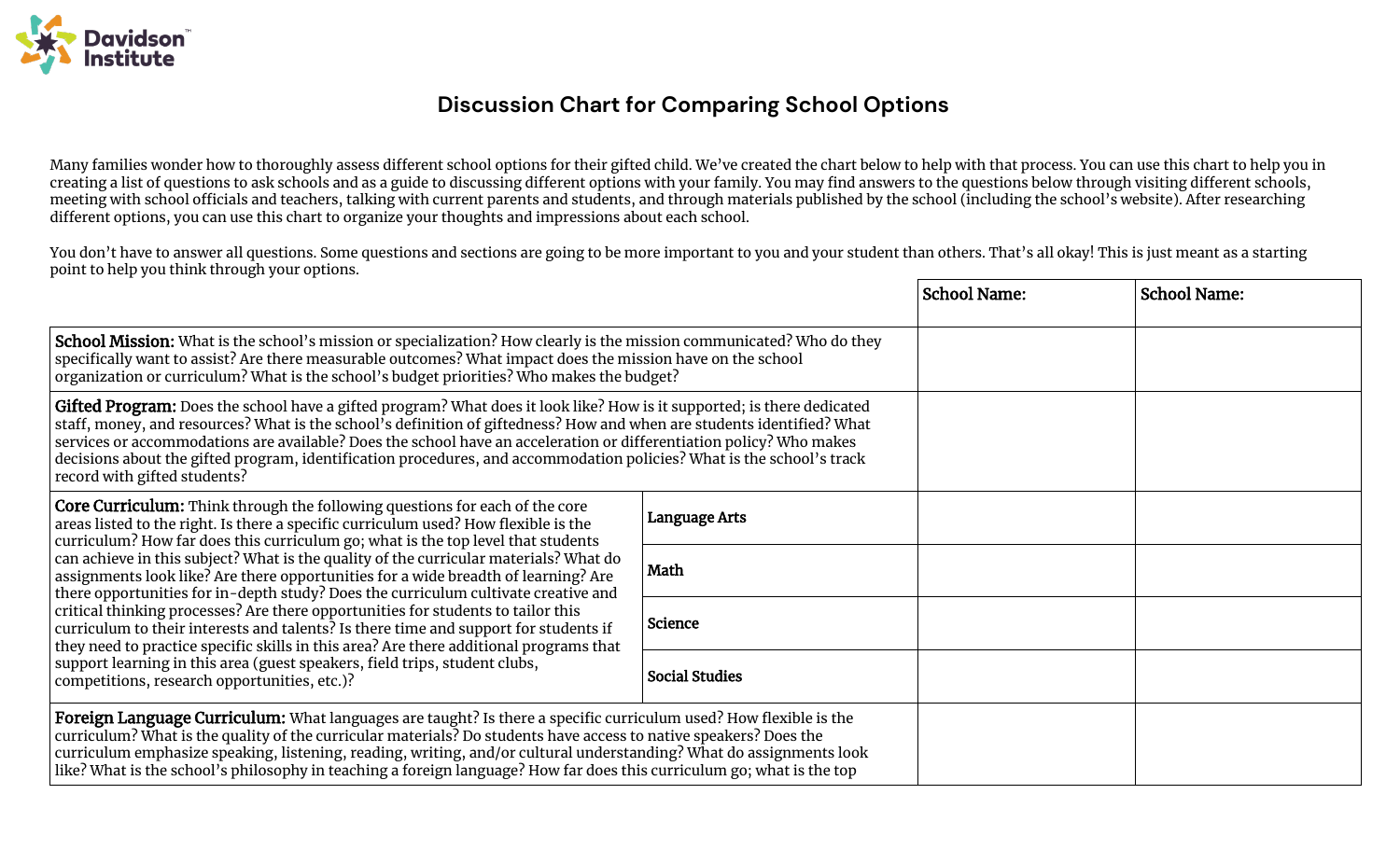

| level that students can achieve with this curriculum? Are there additional programs that support learning in this area<br>(guest speakers, field trips, student clubs, study abroad or student exchanges, etc.)?                                                                                                                                                                                                                                                                                                                                                                                                                                                                                                                                                                                                                                                                                                                                                      |  |
|-----------------------------------------------------------------------------------------------------------------------------------------------------------------------------------------------------------------------------------------------------------------------------------------------------------------------------------------------------------------------------------------------------------------------------------------------------------------------------------------------------------------------------------------------------------------------------------------------------------------------------------------------------------------------------------------------------------------------------------------------------------------------------------------------------------------------------------------------------------------------------------------------------------------------------------------------------------------------|--|
| Art Curriculum: What art forms are taught? Who is teaching the art classes; what are their qualifications? Is there a<br>specific curriculum used? What does art class look like; what do students do during class? What do activities/assignments<br>look like? Does the curriculum emphasize learning specific skills, expressing oneself creatively, art appreciation, and/or art<br>history? What is the school's philosophy in teaching art? Are there opportunities for students to tailor this curriculum to<br>their interests and talents? What resources are available (kilns, dark rooms, theaters, etc.)? Are there additional programs<br>that support learning in this area (guest speakers, field trips, student clubs, competitions, portfolio reviews, student<br>galleries/performances, etc.)?                                                                                                                                                     |  |
| Music Curriculum: What instruments (voice, recorder, orchestral instruments) are taught? What type of music is taught<br>(classical, traditional/folk, popular/Broadway, etc.)? Who is teaching the music class; what are their qualifications? What<br>does music class look like; what do students do during class? What do activities/assignments look like? Does the<br>curriculum emphasize reading music, learning an instrument, expressing oneself creatively, music appreciation, and/or<br>music history? What is the school's philosophy in teaching music? Are there opportunities for students to tailor this<br>curriculum to their interests and talents? Are there school groups (bands, choirs, etc.) that students can participate in? Are<br>there additional programs that support learning in this area (guest speakers, field trips, competitions, master classes,<br>individual lessons, student composing or conducting opportunities, etc.)? |  |
| <b>P.E. Curriculum:</b> What is taught during P.E.? Who is teaching P.E.; what are their qualifications? What does P.E. class look<br>like; what do students do during class? Does the curriculum emphasize sports, group activities (like capture the flag),<br>exercise, and/or health? What is the school's philosophy in teaching P.E.? Is the program flexible? What accommodations<br>are in place for students with health or physical concerns? What facilities are available (gyms, tracks, fields, courts, pools,<br>skating rinks, equestrian trails, etc.)? What specialized equipment is available (gymnastic equipment, various rackets,<br>etc.)? Are there P.E. releases for athletes or other students? Are there opportunities for a student to tailor this curriculum by<br>choosing specialized classes?                                                                                                                                          |  |
| Social/Emotional Learning: Is there a social/emotional learning curriculum? What is the philosophy of the<br>curriculum? Does it match your values/family philosophy? What types of skills does it teach? What is the quality of the<br>curricular materials? Does the curriculum cultivate creative and critical thinking processes?                                                                                                                                                                                                                                                                                                                                                                                                                                                                                                                                                                                                                                 |  |
| <b>Extracurriculars:</b> What extracurriculars are available? Who runs the extracurriculars? What type of support does the school<br>or district provide? Which extracurriculars receive the most support and attention? Are there opportunities to start new<br>clubs or other extracurriculars? Can students participate in extracurriculars at nearby schools? Are these extracurriculars<br>fee-based; do students have to pay to register or pay for their own uniforms, equipment, etc.?                                                                                                                                                                                                                                                                                                                                                                                                                                                                        |  |
| Independent Learning: Is there time and support for students to pursue independent projects, courses, or other<br>opportunities outside of the regular curriculum? What type of support (mentors, physical resources, etc.)? How many<br>students are pursuing independent learning opportunities?                                                                                                                                                                                                                                                                                                                                                                                                                                                                                                                                                                                                                                                                    |  |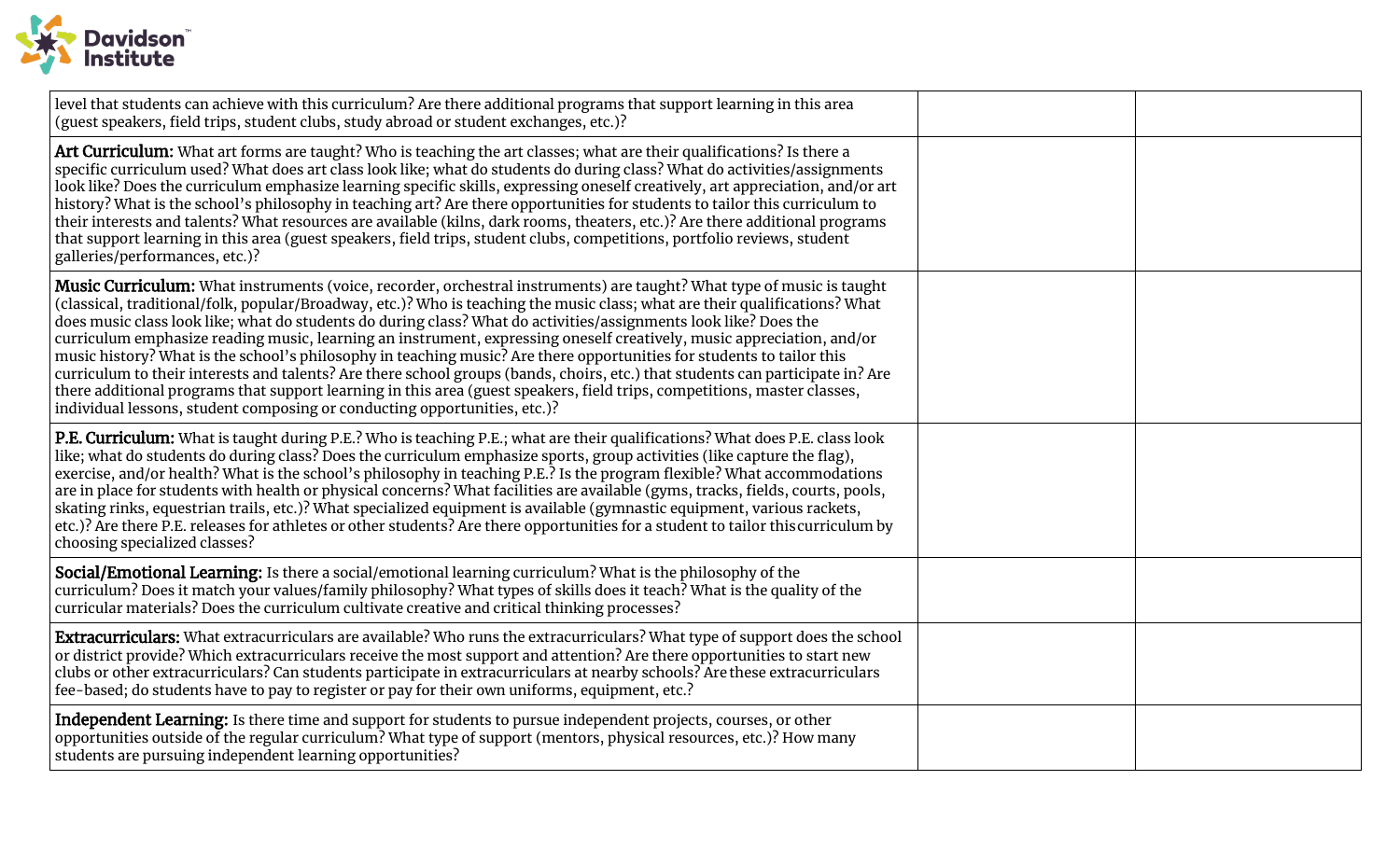

| Advanced Learning Opportunities: In addition to independent study, are there other advanced learning opportunities<br>such as dual enrollment in local colleges, internships, research, and travel? How many students take advantage of these<br>opportunities? Are these opportunities easy to access? For example, for dual enrollment, is there a college nearby? Can a<br>student leave early to attend college classes?                                                 |  |
|------------------------------------------------------------------------------------------------------------------------------------------------------------------------------------------------------------------------------------------------------------------------------------------------------------------------------------------------------------------------------------------------------------------------------------------------------------------------------|--|
| Special Programs: Are there any other special classes and programs students can participate in?                                                                                                                                                                                                                                                                                                                                                                              |  |
| Recess/Free Time: Is there downtime built into the school day? How much? When during the day? Do students have a<br>choice with how to spend their time? For example, could a student choose to go the library once a week during recess or<br>bring a chess set out on the playground? What facilities support student free time? For example, for high school students<br>with a free period, what rooms can they utilize?                                                 |  |
| Instructional Approach/Philosophy: What type of teaching happens at the school (traditional lecture, discussion-<br>based, project-based, experiential, online, etc.)? Is the type of teaching consistent across all subjects? How much do<br>students drive the instructional approach?                                                                                                                                                                                     |  |
| Instructional Pacing: How quickly do students progress? Who sets the pace? Is the pacing consistent across different<br>subjects? Can a student advance at his or her own pace if need be?                                                                                                                                                                                                                                                                                   |  |
| Subject Advancement and Acceleration: Can a student test out of a course or replace a curriculum with a more advance<br>curriculum? For example, could a student do an online algebra class instead of 5 <sup>th</sup> grade math?                                                                                                                                                                                                                                           |  |
| School Day and Calendar: How long is the school day? How much of this is instruction time? How many classes does a<br>student take in a day? How often do students change classrooms and/or teachers? How long do students have to switch<br>classrooms; is that reasonable amount of time based on the school layout? Are there extra/optional periods (such as zero<br>period)? What is the school calendar? Does this work with your family's plans and other activities? |  |
| Scheduling: How much time do students spend with each subject per day? How flexible is the schedule? Does the<br>schedule allow students to dive deep into a subject? What happens if a student would like more time with a specific<br>assignment? What scheduling constraints do they work with (not enough staff, not enough rooms, too many students,<br>etc.)? How often are special classes offered (such as AP French or sculpture)?                                  |  |
| Grouping: How are students grouped—by ability or by age/grade? Are students able to move to different groups for each<br>subject based on their abilities or do they have to stay with one group? Within an inclusive classroom, is there<br>differentiation? What does that look like? Is there support for the teacher to effectively implement differentiation such as<br>special training, mentorship, and additional planning time?                                     |  |
| Homework: What is the school's philosophy on homework? How much homework is there? What type of homework is there<br>(i.e. is it repetitious, meaningful, busy work, etc.)?                                                                                                                                                                                                                                                                                                  |  |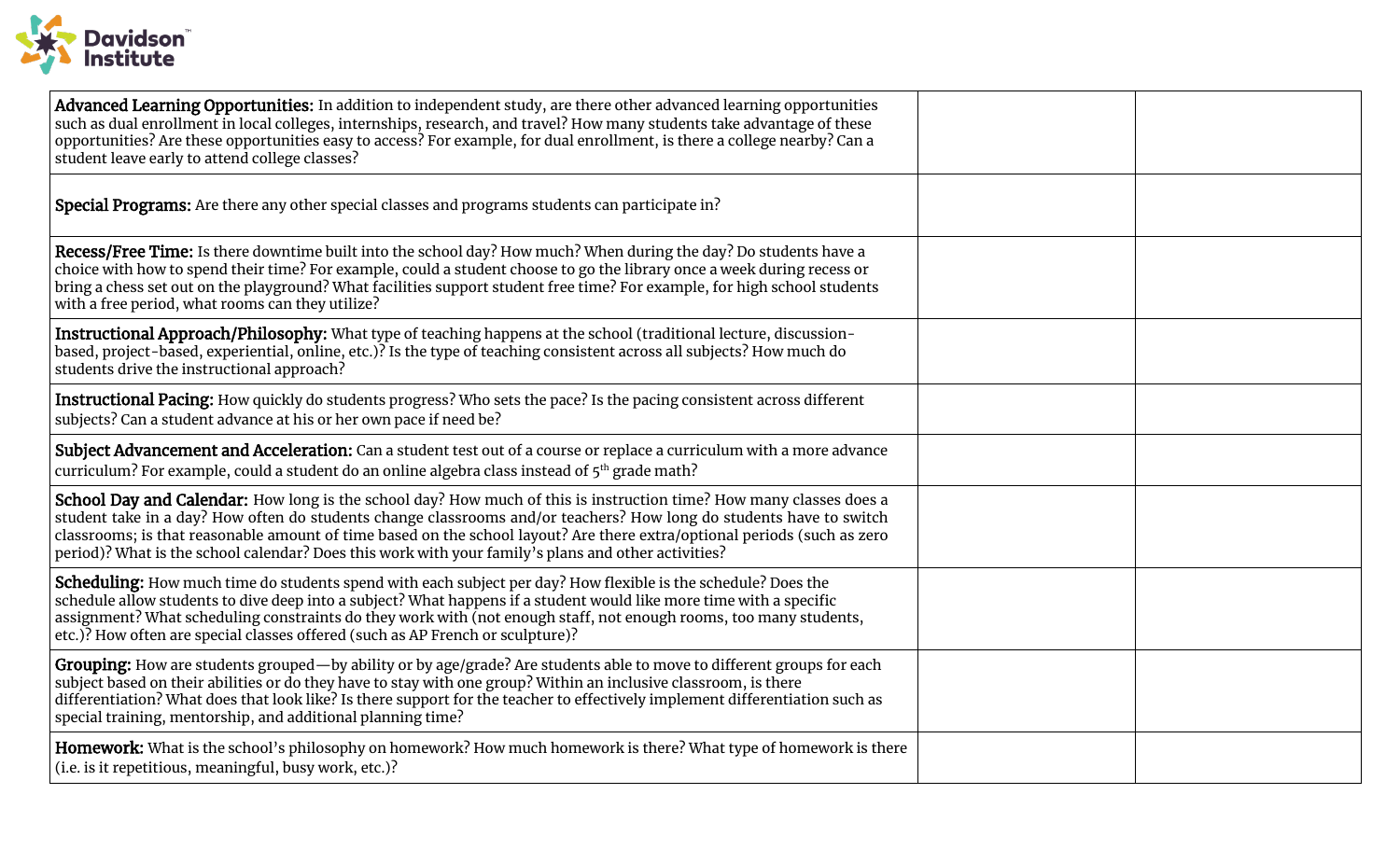

| Testing: What do tests look like at the school? Are there other ways that students demonstrate mastery (projects, papers,<br>presentations, etc.)? What weight do tests have in the school culture? How many standardized tests do students take? What<br>is the school's testing philosophy?                                                                                                                                                                                                                                                                                                                              |  |
|----------------------------------------------------------------------------------------------------------------------------------------------------------------------------------------------------------------------------------------------------------------------------------------------------------------------------------------------------------------------------------------------------------------------------------------------------------------------------------------------------------------------------------------------------------------------------------------------------------------------------|--|
| Grading/Evaluation: How are grades assigned? What do grades look like? Are grades accompanied by narrative<br>evaluations? Do students do any self-evaluation? What is the school's philosophy on grading? What weight do grades<br>have in the school culture?                                                                                                                                                                                                                                                                                                                                                            |  |
| Behavior Policy: What is the school's behavior policy? Is the policy flexible; does it allow for individual circumstances to be<br>taken into consideration? What is the school's philosophy when it comes to correcting students' behavior? Does it match<br>your values/family philosophy?                                                                                                                                                                                                                                                                                                                               |  |
| Resources: What resources does the school have (science labs/equipment, library materials, media equipment, etc.)? How<br>often do they update their resources? Is there a budget for new resources or updating? What are the priorities of that budget<br>(new books for the library, repairing athletic equipment, software updates for the computer lab)?                                                                                                                                                                                                                                                               |  |
| Facility: How does the school feel? Is it a comfortable, safe, inviting, stimulating place? How are the classrooms furnished?<br>What do the furnishings say about the school? Example: If there are student lounges, this may indicate that informal<br>socializing among students is valued. If classrooms have rows of desks, this may indicate a traditional lecture teaching<br>approach is prevalent. Is there a budget and staff for maintaining and updating the facility?                                                                                                                                         |  |
| Student Services: What student services are available? Is there a counseling staff, a career exploration program, and a<br>college planning program? Is there a school nurse, occupational therapist, speech therapist, or other professionals? What is<br>their educational background? How much experience do they have? What knowledge of profoundly gifted students do they<br>have? What is their case load? Are they easily accessible? How long do they typically spend with each student?                                                                                                                          |  |
| Support Services: Is there a bus service accessible to you or a carpooling culture? Are there food services? If so, does it meet<br>your student's dietary needs? Are there quality options?                                                                                                                                                                                                                                                                                                                                                                                                                               |  |
| Social Scene: What is the social scene like? Are students surrounded by people that share their interests and abilities? Are<br>students surrounded by diverse people? Is the culture of the school vibrant; is there a definite sense of a cohesive student<br>body and/or are there traditions that build a spirit of comradery? What opportunities are there for socializing? What is the<br>student culture at the school; do the students get along, collaborate, and support each other? Would your student fit or find<br>a niche in this social scene? Would this scene nurture your student's social development? |  |
| Teaching Staff - Size and Composition: How many teachers are there? Are they in the process of hiring more teachers or<br>laying them off? What is the teacher retention rate? Is there a mix of teachers that have been there more than 10 years, 5-10<br>years, and under 5 years? What are their staffing priorities (more STEM, more arts, more elementary)? How many students<br>are in each class? Is class size consistent among all grades and subjects?                                                                                                                                                           |  |
| Teaching Staff - Experience, Education, and Support: What is the educational background of the teachers? How much<br>experience do they have? What opportunities do they have for professional development? What knowledge of profoundly<br>gifted students do they have? Are new teachers mentored? Are there teacher-leaders or department heads that give content-                                                                                                                                                                                                                                                      |  |